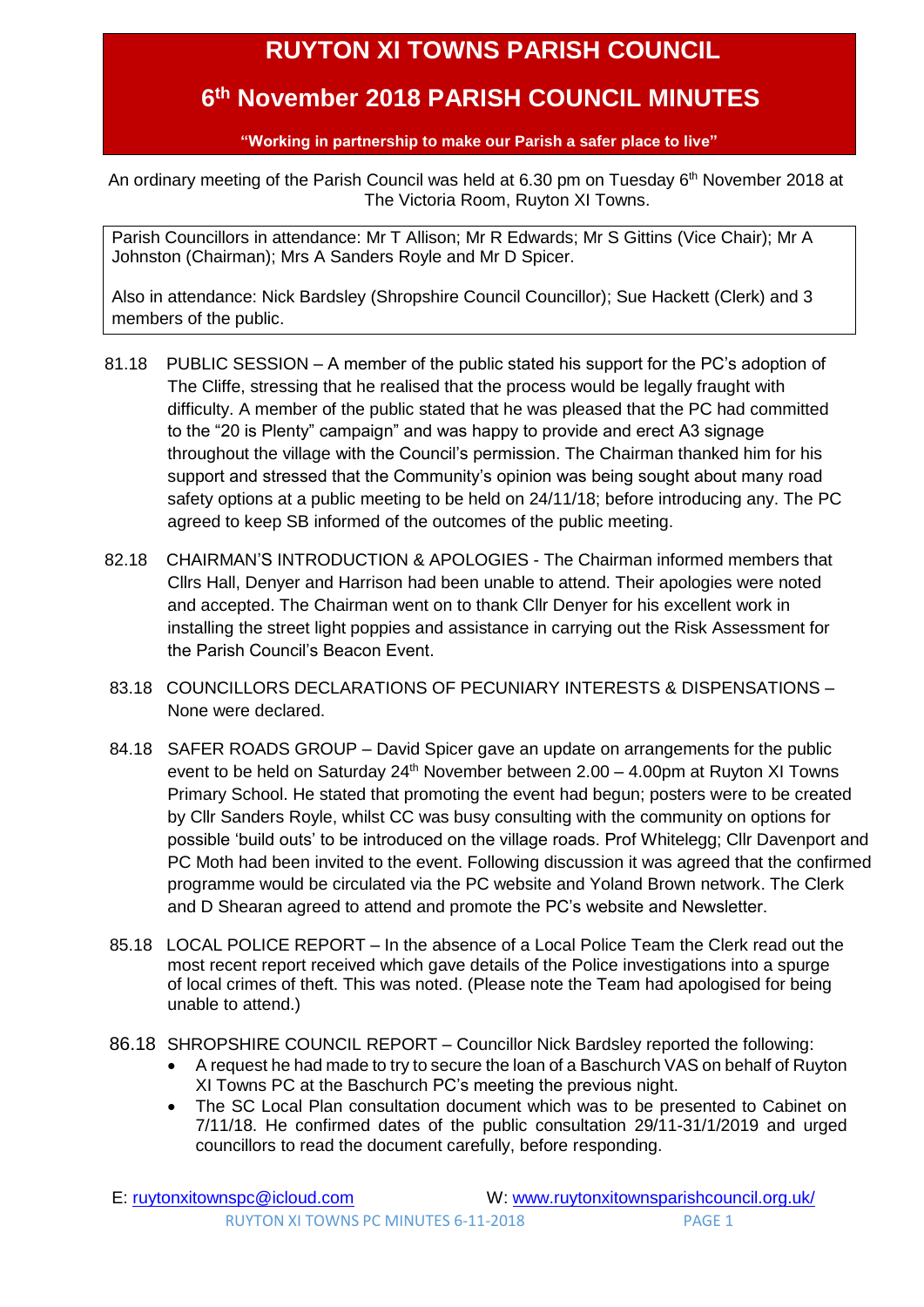- 87.18 PURCHASE OF THE CLIFFE The Chairman briefed councillors on the process to date and recent correspondence received (which has been fully circulated to councillors earlier in October). Cllr Allison presented copy documentation which provided a potted history of conveyance in 1917 and 1950, this was noted. Cllr Spicer went on to describe the safeguards offered in respect of transfer of title to the land. The Chairman stated the following options presented themselves to the Council:
	- a. To rescind Council's previous decision and withdraw from purchase of the Cliffe from Bradford Estates (BE); based on title could not be adequately proven by BE.
	- b. To continue with purchase of the Cliffe, as per terms previously agreed and accept that risk is minimised by legal declaration provided by Bradford Estates and the insurance policy against future claims.

Cllr Spicer proposed that option b be adopted. This was seconded by Cllr Edwards and carried as a majority vote, (Cllr Gittins abstained). Having been **RESOLVED** the Clerk was instructed to contact the PC's solicitor and resume the legal process of purchasing the Cliffe and having the agreed searches carried out. Council further **RESOLVED** to authorise that Cllrs Johnson and Spicer authorise any cheque payments required to facilitate this before the December meeting.

- 88.18 COUNCIL CONFIRMATION & ACCEPTANCE OF PREVIOUS MEETING MINUTES Draft minutes of the Council meeting held on 2<sup>nd</sup> October 2018 as circulated and uploaded to the Council's website in draft were unanimously **RESOLVED** as accurate. The Chairman was instructed to sign them as such
- 89.18 LOCAL TRANSPORT PLAN CONSULTATION (LTP Appendix B) Councillors considered Cllr Spicer's verbal report and taking into account Cllr Allison's comments to responses he had made personally, **AGREED** that no further responses were to be made formally as a Council to the consultation.
- 90.18 LOCAL PROJECTS UPDATE:
	- a. WW1 Beacon Event Cllr Sanders Royle gave a detailed update on the event and presented an expense claim with costs associated with the project (see below 91.18). It was further AGREED that any incidental expenditure which arose during the event would be reimbursed by the PC.

The event's Risk Assessment which had been passed to the Council's insurer's was formally approved and adopted by the PC. The Chairman on behalf the Council thanked Cllr Sanders Royle for her dedication in organising such a wonderful community event, which honoured the WW1 fallen.

- b. AED Volunteer Scheme David Shearan; Scheme Leader reported that volunteer DBS checks were now being processed; however he still awaited a response from West Midlands Ambulance Service with regard to the training event. Council recognised that this was an extremely frustrating situation.
- c. Spinney Project Cllr Gittins gave a verbal update. Council **RESOLVED** that the project be approved as a PC Project with estimated set up costs being chiefly absorbed by S Gittins and L Penton. It was **AGREED** that an annual maintenance costs of £375 would be built into future Parish Council Budgets. **ACTION**; Clerk to write on behalf of the PC and thank L P for his contributions to the project; whilst the Chairman verbally thanked Cllr Gittins for his contribution on behalf of the PC.

## 91.18 FINANCE

a. Council considered the following invoices/reimbursement claims to be authorised for payment. It was **RESOLVED** that the cheque payments be made as Cllrs Spicer and Johnston had checked the supporting paperwork.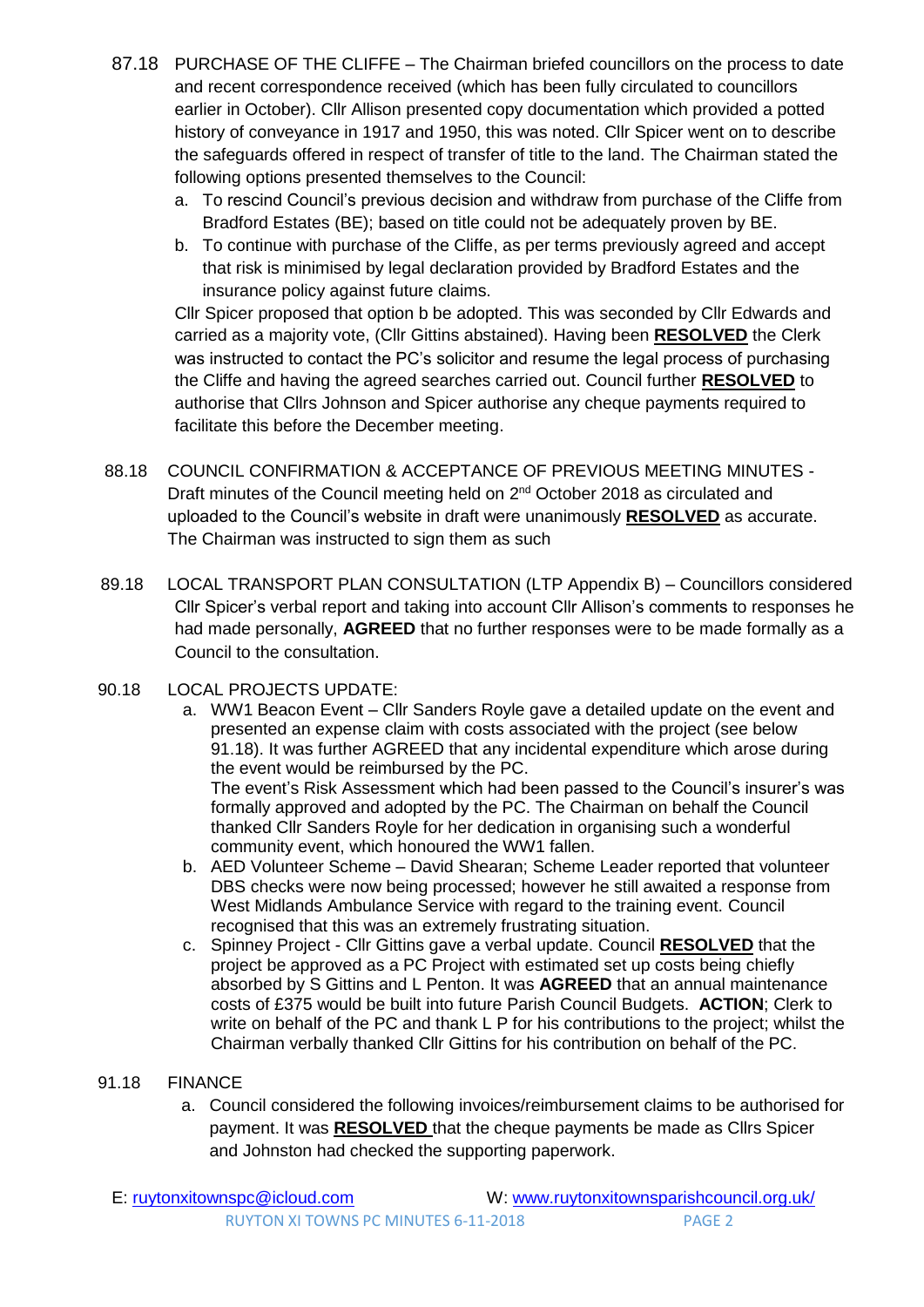Council also **AGREED** that incidental expenses incurred by the Safer Roads Group in arranging the public event on 24/11/18 were in the first instance to be met by the Group's sub account; held by CC.

| <b>CHQ</b> | Pavee                   | Description/ Power                                                                                | VAT £ | £      |
|------------|-------------------------|---------------------------------------------------------------------------------------------------|-------|--------|
| 939        | RBL Poppy Appeal        | Street Light Poppies/ s137                                                                        |       | 50.00  |
| 940        | Highline Electrical Ltd | Elbridge SP Fault Repair                                                                          | 68.09 | 408.52 |
| Dir D      | <b>Scottish Power</b>   | Street light energy                                                                               | 11.69 | 245.57 |
| 942        | D Spicer                | Reimbursement of mileage and<br>expenses claims                                                   |       | 71.86  |
| 943        | Clerk                   | Printer cartridges 2, stamps, Working<br>Home Allowance - 4 months; Training<br>Event and Mileage | 4.50  | 166.32 |
| 944        | A Sanders Royle         | Reimbursement of Beacon Project<br>Costs                                                          | 9.34  | 154.66 |
| 945        | <b>SALC</b>             | Training Costs – Planning 12/9/18                                                                 |       | 65.00  |

- b. The Chairman and Clerk reported on the most recent bank reconciliation and independent checks carried out on salary payments made to Clerk in September and October. Reconciled balances at the bank as at  $20<sup>th</sup>$  Oct were £ 62,639.
- c. Current Year's Budget Monitoring Report Appendix C was presented by the Clerk and discussed; with Budget 2018/19 figures being adjusted to reflect a loss of £13,444 and subsequent year end closing balance. The Clerk reported a forecasted (actual) yearend out turn of **£44,723**; given certain assumptions which had been made i.e. the contracted St Lighting refurbishment costs (approx. £20,000, excluding VAT) being payable in April 2019.
- d. Draft (1) Budget 2019 Appendix D. Council noted the Budget presented, reflecting the Council's Main Aims for the year. The Clerk explained the Council's time line for the Budget and Precept setting process as precepts were required to be submitted to SC by 31/1/2019. Council nominated the Chairman and Vice Chairman as the PC's finance experts delegated the task of working more closely on the Budget with the Clerk in preparation for the December meeting where the 2019/20 Budget would be formally approved.
- 92.18 PLANNING Council **AGREED** in retrospect the decision by councillors to make "No comment" to planning application Ref. 18/04398/FUL, 7 The Oaklands; Ruyton XI Towns; proposed addition of a two storey extension. Council then considered the following applications:

Reference: 18/04105/FUL Address: Corner House, Wigmarsh, West Felton, Oswestry SY11 4HB Proposal: Proposed conversion of barn into residential dwelling

Council **AGREED** to object to the planning application due to the gross inaccuracies in the application; as reference was made to a Cheshire site within the paperwork and the access statement was found to be incorrect. ACTION; Clerk to submit the Council's comments to SC.

Reference: 18/04965/FUL Proposal: Proposed crematorium at Kinton; Nesscliffe.

The Clerk together with Cllr Allison described the application which was not within the parish. Following some discussion it was **AGREED** that the PC would make no comment.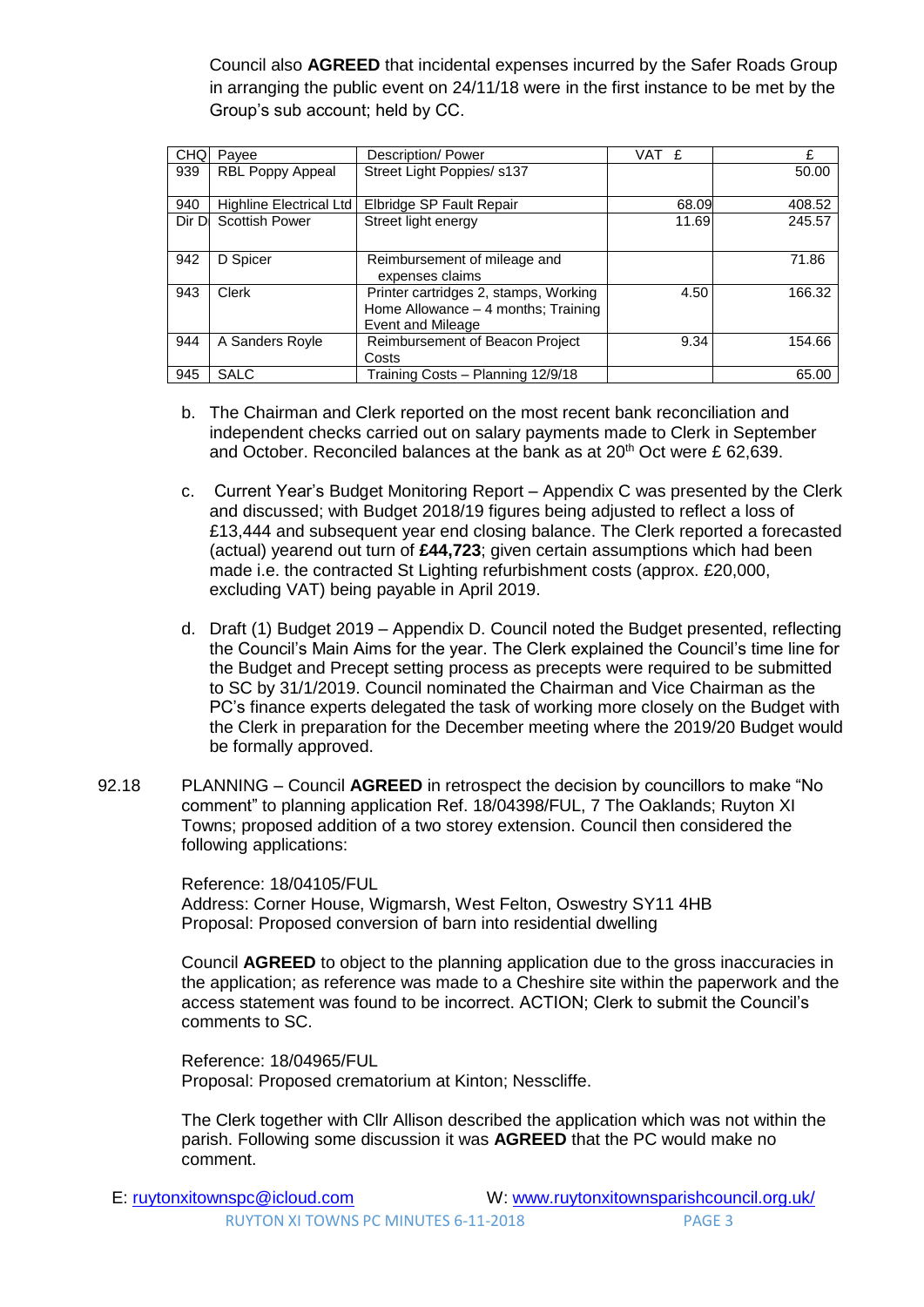A possible planning enforcement issue was also discussed. Council **AGREED** that in this instance it was up to the resident to inform SC Planning Enforcement via the on line planning service. ACTION; Clerk to inform the resident concerned.

The Clerk reported that the following SC planning decision had been notified to the Council:

Reference: 18/03894/FUL 1 Oaklands, Ruyton XI Towns Proposed: Formation of vehicle access and provision for parking. Shropshire Council: Permission Granted.

- 93.18. CLERK'S UPDATE REPORT & COMMUNICATION (Appendix E). Council noted the Clerk's report and it was **AGREED** that the access and safety issues concerning the Spinney bridge at Drs Meadow playing field would be examined more closely by councillors seeking to improve the situation. It was also **AGREED** that the Chairman would make a post on the RXI Facebook page requesting that local issues be reported by residents directly to the Clerk either by email or the RXI website. The Clerk reported that Cllrs Hall and Allison had expressed an interest in being the PC's planning experts. This was noted by Council. Council **APPROVED** requisitioning of repair works by Clerk to:
	- Replacement of visual aid/mirror on Church Rd.
	- Notice board outside school which requires new perplex screen.
	- Sand pit; goal posts and stepping stumps at Drs Meadow Play area.
- 94.18 COUNCIL TO AGREE DECEMBER'S MEETING AGENDA Council **AGREED** that the meeting be dedicated to SC Local Plan Consultation and setting of new Budget for 2019/20.
- 95.18 SUPPLEMENTARY AGENDA None.
- Appendix A. Safer Roads Group Report verbally given by Cllr Spicer. Noted.
- Appendix B. SC LTP Consultation. (Separately circulated by email). Noted.
- Appendix C. Current Fiscal Year's Monitoring Report by Clerk/RFO; discussed & noted see below.
- Appendix D. Draft 2019 Fiscal Budget by Clerk/RFO; see below and noted.
- Appendix E. Clerk's Update Report & Summary of Significant Communications; as circulated. Noted.

There being no further business the Chairman closed the meeting at 20.55; and thanked those present for attending.

As confirmed as accurate by……………………………….Chairman of Ruyton XI Towns Parish Council

Date………….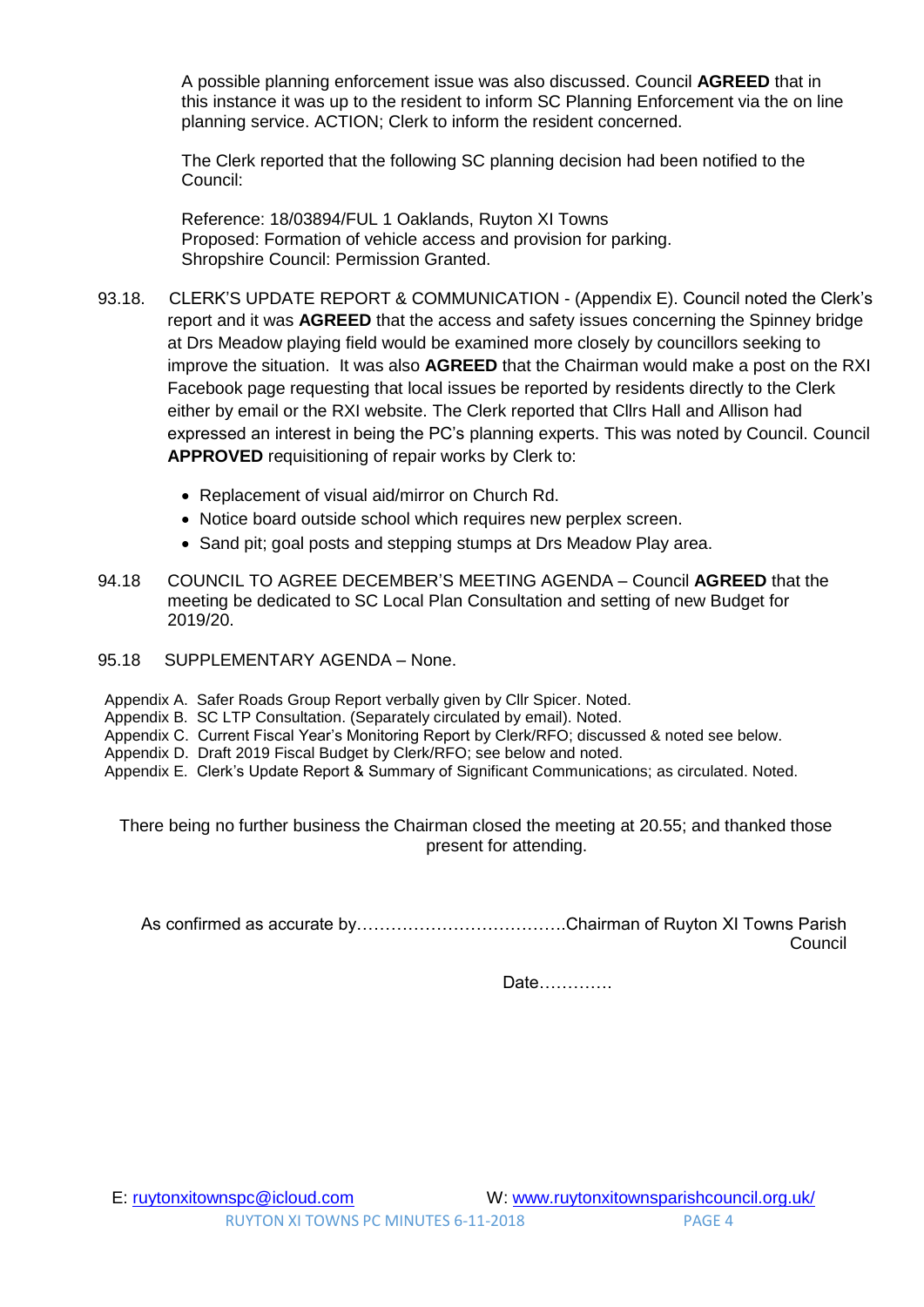| Appendix C. Current Fiscal Year's Monitoring Report by Clerk/RFO                 |                       |                                      |                |                                                                                          |
|----------------------------------------------------------------------------------|-----------------------|--------------------------------------|----------------|------------------------------------------------------------------------------------------|
| <b>RECEIPTS &amp; PAYMENTS</b>                                                   | 2018-<br>19           | 2018-19                              | 2018-19        | <b>General Comments by</b>                                                               |
|                                                                                  | Actual as<br>at 31/10 | <b>Actual Y/E</b><br><b>Forecast</b> | <b>BUDGET</b>  | <b>Clerk/RFO</b>                                                                         |
| <b>Receipts</b>                                                                  | £                     | £                                    | £              |                                                                                          |
| Precept                                                                          | 25,563                | 25,563                               | 24,771         | Council decision as had nil %<br>increase on council tax at Band D                       |
| Interest                                                                         | 32                    | 30                                   | 20             |                                                                                          |
| <b>VAT Refund</b>                                                                | 1,324                 | 1,324                                | 850            |                                                                                          |
| <b>Birch Grove STA&amp;R Grant</b>                                               | 2,250                 | 2,250                                |                | Grant funding not budgeted for                                                           |
| <b>Total Receipts</b>                                                            | 29,169                | 29,167                               | 25,641         |                                                                                          |
| <b>Payments</b>                                                                  |                       |                                      |                |                                                                                          |
| <b>Clerk's Salary</b>                                                            | 5,381                 | 9,260                                | 8,765          | Higher as 2% awarded and<br>additional mileage costs incurred                            |
| St Lighting Mtce & Energy                                                        | 1,199                 | 2,000                                | 2,500          | Repairs suspended as LEDs to be<br>installed and completed in 2018/19                    |
| <b>LED</b> Installation                                                          |                       |                                      | 2,500          | <b>LED Contract likely to be invoiced</b><br>end of Marc 2019<br><b>Invoices awaited</b> |
| Fees & Subscriptions & Training                                                  | 441                   | 800                                  | 800            |                                                                                          |
| <b>Insurance &amp; Audit Fees</b>                                                | 871                   | 871                                  | 890            | <b>Invoices awaited</b>                                                                  |
| Village Maintenance                                                              | 862                   | 1,500                                | 1,500          |                                                                                          |
| New Play Equipment - Birch G                                                     | 2,760                 | 2,760                                |                | <b>Training costs?</b>                                                                   |
| <b>AED Project</b>                                                               |                       | 150                                  | 150            |                                                                                          |
| Provision for funding services,<br>provided by SC* - Amenity land<br>Contingency | 461                   | 1,000                                | 9,580<br>1,000 | New Notice Board/ Web site hosting                                                       |
| <b>Village Floral Displays</b>                                                   | 1,181                 | 1,250                                | 600            | Additional costs incurred in<br>contracting the watering                                 |
| <b>Administration Costs</b>                                                      | 647                   | 850                                  | 800            | Lap top maintenance & repairs                                                            |
| Local Grants / Youth Grant                                                       | 650                   | 900                                  | 900            |                                                                                          |
| Parish Plan, Neighbourhood Plan                                                  |                       |                                      | 1,000          | <b>Council decision awaited</b>                                                          |
| <b>Road Safety Schemes</b>                                                       | 24                    | 4,000                                | 4,000          | As yet decision awaited as to which<br>scheme to implement                               |
|                                                                                  |                       |                                      |                | Have presumed PC not entering into<br>contract with SC for maintenance                   |
| Cliffe Maintenance with SC                                                       | 131                   | 131                                  | 3,000          | this year                                                                                |
| <b>VAT</b>                                                                       | 611                   | 850                                  |                |                                                                                          |
| Cliffe Purchase*<br>War Memorial/Beacon Event                                    |                       | 6,500<br>300                         |                | Guesstimate Cost £5,000 +<br>Searches + Solicitor.<br>1,000 Guesstimate of costs         |
|                                                                                  |                       |                                      |                |                                                                                          |
| Election Costs 2017                                                              | 100                   | 100                                  | 100            | PC has no intention of spending                                                          |
| <b>Total Payments</b>                                                            | 15,318                | 33,222                               | 39,085         | £9,580 on amenity land transfers                                                         |
| <b>Total Deficit i.e. Receipts-</b><br><b>Payments</b>                           | 13,851                | 4,055                                | 13,444*        | *NOTE As amended at the PC<br>meeting.                                                   |
| Opening balance as at 1/4/2018                                                   | 48,778                | 48,778                               | 48,778         |                                                                                          |
| <b>Closing Balance</b>                                                           | 62,629                | 44,723                               | 35,334*        | *NOTE As amended at the PC<br>meeting.                                                   |
| E: ruytonxitownspc@icloud.com                                                    |                       |                                      |                | W: www.ruytonxitownsparishcouncil.org.uk/                                                |

RUYTON XI TOWNS PC MINUTES 6-11-2018 PAGE 5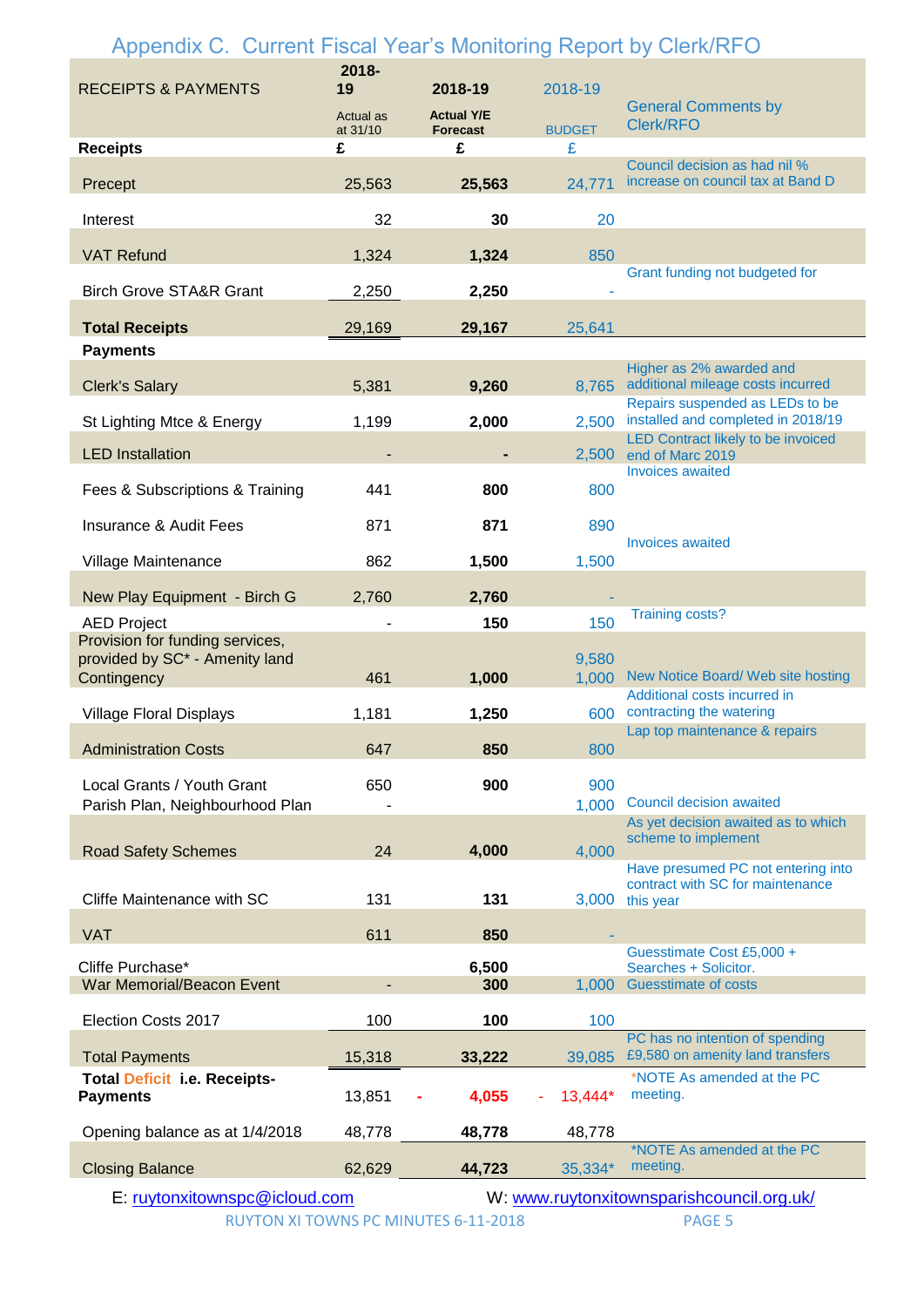| Appendix D. Draft (I) 2019 Fiscal Budget by Clerk/RFO | 2018-19              | 2018-19            | 2019-2020            |                                                                           |
|-------------------------------------------------------|----------------------|--------------------|----------------------|---------------------------------------------------------------------------|
|                                                       | <b>Actual Y/E</b>    |                    | <b>DRAFT</b>         |                                                                           |
| <b>Receipts:</b>                                      | <b>Forecast</b><br>£ | <b>BUDGET</b><br>£ | <b>BUDGET 1</b><br>£ | <b>Clerk's Comments/assumptions</b>                                       |
| Precept                                               | 25,563               | 24,771             | 26,000               |                                                                           |
| Interest                                              | 30                   | 20                 | 20                   |                                                                           |
| <b>VAT Refund</b>                                     | 1,324                | 850                | 850                  | Based on Year 2018 VAT Claim                                              |
| <b>Birch Grove STA&amp;R Grant</b>                    | 2,250                |                    |                      | No Grants expected                                                        |
| <b>Total Receipts</b>                                 | 29,167               | 25,641             | 26,870               |                                                                           |
| <b>Payments:</b>                                      |                      |                    |                      |                                                                           |
| <b>Clerk's Salary/Mileage</b>                         | 9,260                | 8,765              | 10,000               | Increase by 1.1%                                                          |
| St Lighting Mtce & Energy                             | 2,000                | 2,500              | 1,200                | Reduced for maintenance as LEDS installed                                 |
| <b>LED</b> Installation                               |                      | 2,500              | 22,000               | <b>Fund from Reserves</b>                                                 |
| Fees & Subscriptions                                  | 500                  | 500                | 500                  |                                                                           |
| <b>Training - Cllrs/Clerk</b>                         | 300                  | 300                | 300                  |                                                                           |
| Insurance                                             | 551                  | 550                | 600                  |                                                                           |
| <b>Audit Fees</b>                                     | 320                  | 340                | 340                  |                                                                           |
| Village Maintenance                                   | 1,500                | 1,500              | 1,500                |                                                                           |
| <b>New Play Equipment</b>                             | 2,760                |                    |                      | No further equipment planned                                              |
| <b>AED Project</b>                                    | 150                  | 150                | 150                  | Grant to School/Telephone Plus to continue                                |
| Provision for funding<br>services, provided by SC*    |                      | 9,580              | 0                    | PC decided not to take on amenity land                                    |
| Contingency                                           | 1,000                | 1,000              | 3,000                | Increase for unforeseen repairs & maintce.                                |
| <b>Village Floral Displays</b>                        | 1,250                | 600                | 1,250                | Increased to reflect this year's costs                                    |
| <b>Administration Costs</b>                           | 850                  | 800                | 1,000                | To include purchase new lap top; website<br>annual hosting cost, adverts. |
| <b>Local Grants</b>                                   | 400                  | 400                | 400                  | As previous year                                                          |
| <b>Nesses Youth Club Grant</b>                        | 500                  | 500                | 500                  | Based on Questionnaire results & previous<br>year                         |
| Parish Plan,<br>Neighbourhood Led Plan                |                      | 1,000              |                      | <b>Await Council Decision</b>                                             |
| <b>Road Safety Schemes</b>                            | 4,000                | 4,000              |                      | <b>Await Council Decision</b>                                             |
| Cliffe Maintenance -SC                                | 131                  | 3,000              | 3,000                | Per 3 year contract (Year 1)                                              |
| <b>VAT</b>                                            | 850                  |                    | 850                  | Guesstimate                                                               |
| <b>Cliffe Purchase</b>                                | 6,500                |                    | 0                    | One off purchase in 2018/19<br>Should project happen use Reserves &       |
| <b>War Memorial</b>                                   | 300                  | 1,000              | $\overline{0}$       | Grant?                                                                    |
| Election Costs 2017                                   | 100                  | 100                | 0                    | No election in 19/20                                                      |
| <b>Total Payments</b>                                 | 33,222               | 39,085             | 48,590               |                                                                           |

E: <u>ruytonxitownspc@icloud.com</u><br>RUYTON XI TOWNS PC MINUTES 6-11-2018 PAGE 6

RUYTON XI TOWNS PC MINUTES 6-11-2018